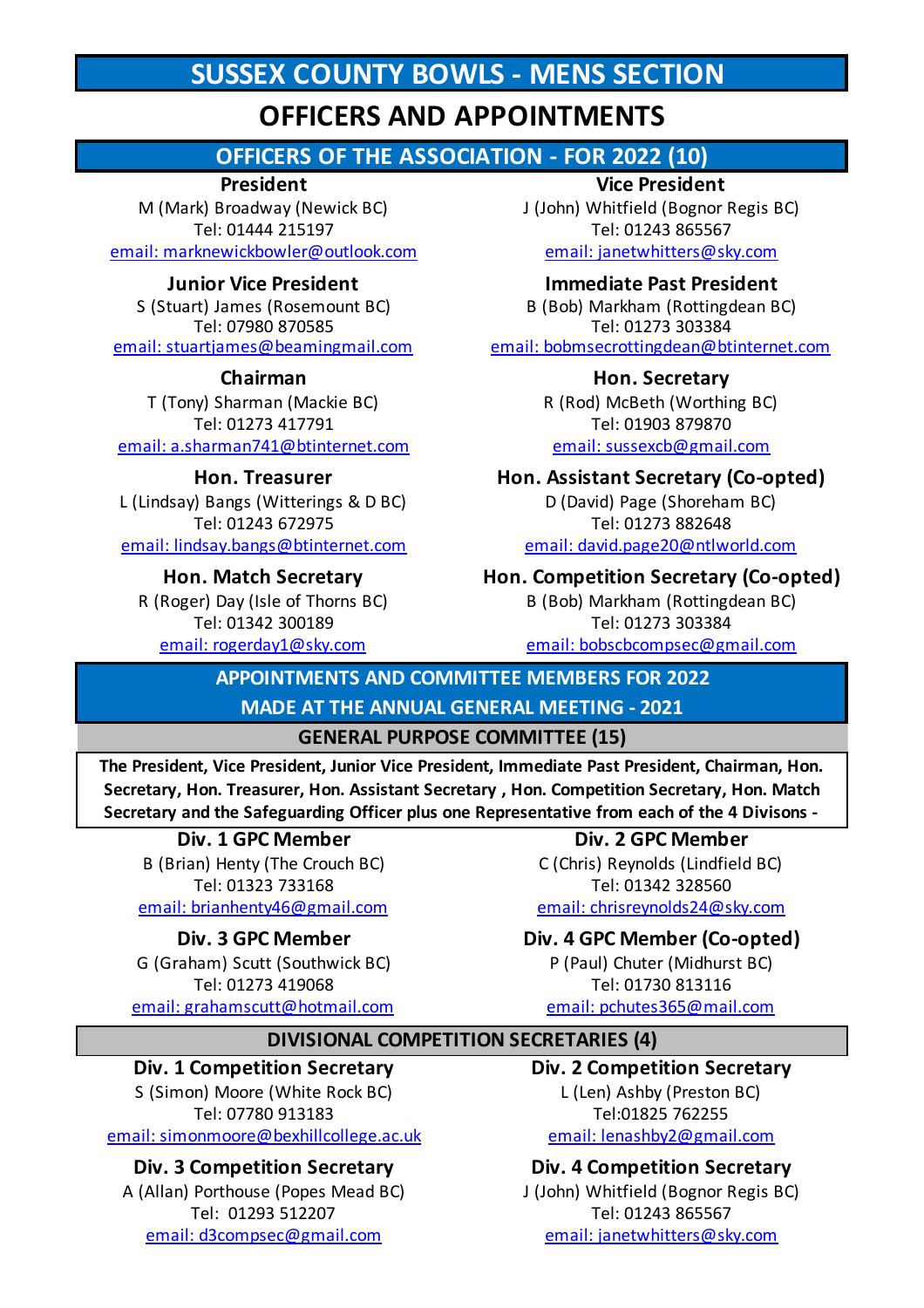### **SELECTION COMMITTEE (8/10)**

### **The Chairman and Hon. Secretary in attendance - plus:**

M (Mark) Broadway (Newick BC) D (Doug) Thorogood (Uckfild BC) Tel: 01444 215197 Tel: 01825 760146

email: marknewickbowler@outlook.com email: dthorogood@aol.com

C (Clive) Bennett (Hangleton BC) C (Colin) Morphew (Hurstpierpoint BC) email: clivebennett.folk@virgin.net email: colin.morphew@uwclub.net

Tel: 01243 672975 Tel: 01730 813116 L (Lindsay) Bangs (Witterings & D BC) P (Paul) Chuter (Midhurst BC) email: lindsay.bangs@btinternet.com email: pchutes365@mail.com

### **Div. 1 Sel. Comm. Member Div. 1 Sel. Comm. Member**

Tel: 01323 761101 Tel: 01323 487374 email: scbjvp@gmx.com email: bfor458909@aol.com G (Geoff) Fitch (Eastbourne BC) B (Barrie) Fordham (Hampden Pk BC)

**Div. 2 Sel. Comm. Member Div. 2 Sel. Comm. Member**

# **Div. 3 Sel. Comm. Member Div. 3 Sel. Comm. Member**

Tel: 01273 881226 Tel: 01444 235811

# **Div. 4 Sel. Comm. Member Div. 4 Sel. Comm. Member**

### **APPOINTMENTS MADE BY THE GENERAL PURPOSE COMMITTEE**

# **Hon. Safeguarding Officer Hon. Chaplain**

# **Hon. Accounts Examiner BE Council Member**

Email: davidbizat@msn.com email: sussexcb@gmail.com Tel: 01323 733398 Tel: 01903 879870

### **Middleton Cup & HC League Manager Under 25's Manager**

M (Mark) Strong (Worthing Pavilion BC) <br>A (Andy) Clarke (Worthing Pavilion BC) Tel: 01273 278251 Tel: 07594 673365

Tel: 01424 733041 Tel: 01903 776997 Email: themorphs@btinternet.com Email: rayleggett@talktalk.net R (Rob) Morphett (Spartan & Lakeside BC) R (Ray) Leggett (Southbourne BC)

M (Mark) Bilsby (White Rock BC) C (Chris) Sykes (Lewes BC) Tel: 07787 327904 Tel: 01273 477738

Email: agoatman629@btinternet.com email: sussexcb@gmail.com B (Brian) Goatman (Hurstpierpoint BC) R (Rod) McBeth (Worthing BC) Tel: 01444 211032 Tel: 01903 879870

B (Barry) Hobbs (Southwick BC) Rev G (Gordon) Leaman (Sussex Masonic BC) Tel: 07734 245845 Tel: 01903 856165 barry.hobbs3@ntlworld.com gordon.leaman@sky.com

D (David) Bizat (St John's Meads BC) R (Rod) McBeth (Worthing BC)

Email: mark.strong70@ntlworld.com Email: andyclarke64@yahoo.com

### **Asst Middleton Cup & HC League Manager Asst Middleton Cup & HC League Manager**

### **Div. 1 Vice Patron Controller Div. 2 Vice Patron Controller**

Email:div1controllerscb@hotmail.com Email: chrisdiv2controller@outlook.com

### **Div. 3 Vice Patron Controller Div. 4 Vice Patron Controller**

### **Hon. Coach County Webmaster**

G (Geoff) Fitch (Eastbourne BC)  $D(Dave)$  Page (Shoreham BC) Tel: 01323 761101 Tel: 01273 882648 email: scbacoach@gmx.com email: david.page20@ntlworld.com